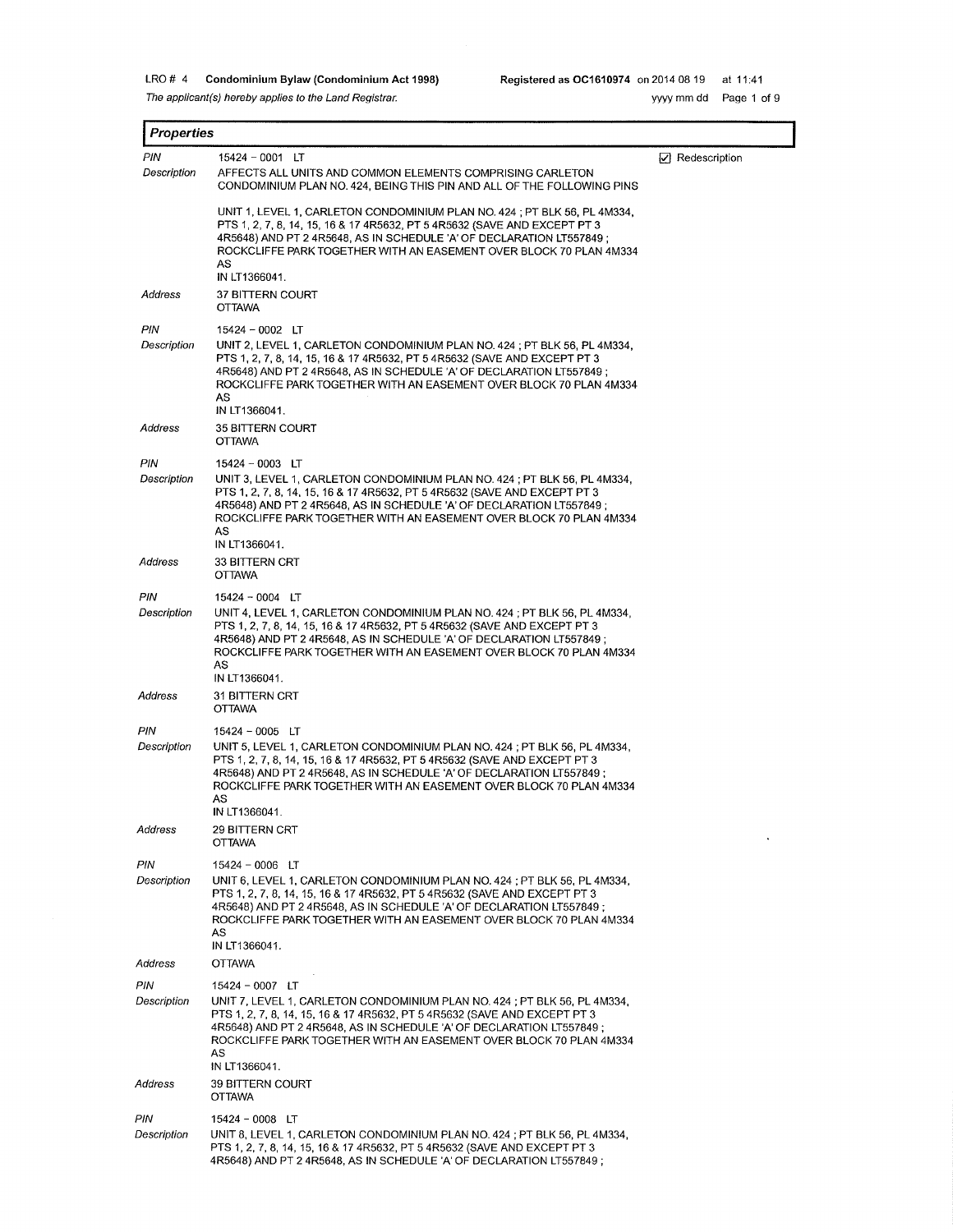$\sim$ 

| Properties         |                                                                                                                                                                                                                                                                                                                                                   |  |  |
|--------------------|---------------------------------------------------------------------------------------------------------------------------------------------------------------------------------------------------------------------------------------------------------------------------------------------------------------------------------------------------|--|--|
|                    | ROCKCLIFFE PARK TOGETHER WITH AN EASEMENT OVER BLOCK 70 PLAN 4M334<br>AS<br>IN LT1366041.                                                                                                                                                                                                                                                         |  |  |
| Address            | <b>43 BITTERN COURT</b><br><b>OTTAWA</b>                                                                                                                                                                                                                                                                                                          |  |  |
| PIN<br>Description | $15424 - 0009$ LT<br>UNIT 1, LEVEL 2, CARLETON CONDOMINIUM PLAN NO. 424 ; PT BLK 56, PL 4M334,<br>PTS 1, 2, 7, 8, 14, 15, 16 & 17 4R5632, PT 5 4R5632 (SAVE AND EXCEPT PT 3<br>4R5648) AND PT 2 4R5648, AS IN SCHEDULE 'A' OF DECLARATION LT557849 ;<br>ROCKCLIFFE PARK TOGETHER WITH AN EASEMENT OVER BLOCK 70 PLAN 4M334<br>AS<br>IN LT1366041. |  |  |
| Address            | <b>OTTAWA</b>                                                                                                                                                                                                                                                                                                                                     |  |  |
| PIN<br>Description | $15424 - 0010$ LT<br>UNIT 2, LEVEL 2, CARLETON CONDOMINIUM PLAN NO. 424 ; PT BLK 56, PL 4M334,<br>PTS 1, 2, 7, 8, 14, 15, 16 & 17 4R5632, PT 5 4R5632 (SAVE AND EXCEPT PT 3<br>4R5648) AND PT 2 4R5648, AS IN SCHEDULE 'A' OF DECLARATION LT557849 ;<br>ROCKCLIFFE PARK TOGETHER WITH AN EASEMENT OVER BLOCK 70 PLAN 4M334<br>AS<br>IN LT1366041. |  |  |
| Address            | 41 BITTERN CRT<br><b>OTTAWA</b>                                                                                                                                                                                                                                                                                                                   |  |  |
| PIN<br>Description | 15424 - 0011 LT<br>UNIT 3, LEVEL 2, CARLETON CONDOMINIUM PLAN NO. 424 ; PT BLK 56, PL 4M334,<br>PTS 1, 2, 7, 8, 14, 15, 16 & 17 4R5632, PT 5 4R5632 (SAVE AND EXCEPT PT 3<br>4R5648) AND PT 2 4R5648, AS IN SCHEDULE 'A' OF DECLARATION LT557849 ;<br>ROCKCLIFFE PARK TOGETHER WITH AN EASEMENT OVER BLOCK 70 PLAN 4M334<br>AS<br>IN LT1366041.   |  |  |
| Address            | <b>45 BITTERN CRT</b><br><b>OTTAWA</b>                                                                                                                                                                                                                                                                                                            |  |  |
| PIN<br>Description | $15424 - 0012$ LT<br>UNIT 1, LEVEL A, CARLETON CONDOMINIUM PLAN NO. 424 ; PT BLK 56, PL 4M334,<br>PTS 1, 2, 7, 8, 14, 15, 16 & 17 4R5632, PT 5 4R5632 (SAVE AND EXCEPT PT 3<br>4R5648) AND PT 2 4R5648, AS IN SCHEDULE 'A' OF DECLARATION LT557849;<br>ROCKCLIFFE PARK TOGETHER WITH AN EASEMENT OVER BLOCK 70 PLAN 4M334<br>AS<br>IN LT1366041.  |  |  |
| Address            | <b>OTTAWA</b>                                                                                                                                                                                                                                                                                                                                     |  |  |
| PIN<br>Description | $15424 - 0013$ LT<br>UNIT 2, LEVEL A, CARLETON CONDOMINIUM PLAN NO. 424 ; PT BLK 56, PL 4M334,<br>PTS 1, 2, 7, 8, 14, 15, 16 & 17 4R5632, PT 5 4R5632 (SAVE AND EXCEPT PT 3<br>4R5648) AND PT 2 4R5648, AS IN SCHEDULE 'A' OF DECLARATION LT557849 ;<br>ROCKCLIFFE PARK TOGETHER WITH AN EASEMENT OVER BLOCK 70 PLAN 4M334<br>AS<br>IN LT1366041. |  |  |
| Address            | <b>OTTAWA</b>                                                                                                                                                                                                                                                                                                                                     |  |  |
|                    |                                                                                                                                                                                                                                                                                                                                                   |  |  |

# **I Applicant(s)**

Address for Service

Name

CARLETON CONDOMINIUM CORPORATION NO. 424 c/o Nelligan O'Brien Payne LLP 1500 - 50 O'Connor St. Ottawa, ON K1P 6L2

Carleton Condominium Corporation No. 424 hereby certifies that by-law number 5 attached hereto See Schedules is a true copy of the by-law. The by-law was made in accordance with the Condominium Act. The owners of a majority of the units of the corporation have voted in favour of confirming the by-law.

I, Kenneth R. Johnston, President, have the authority to bind the corporation.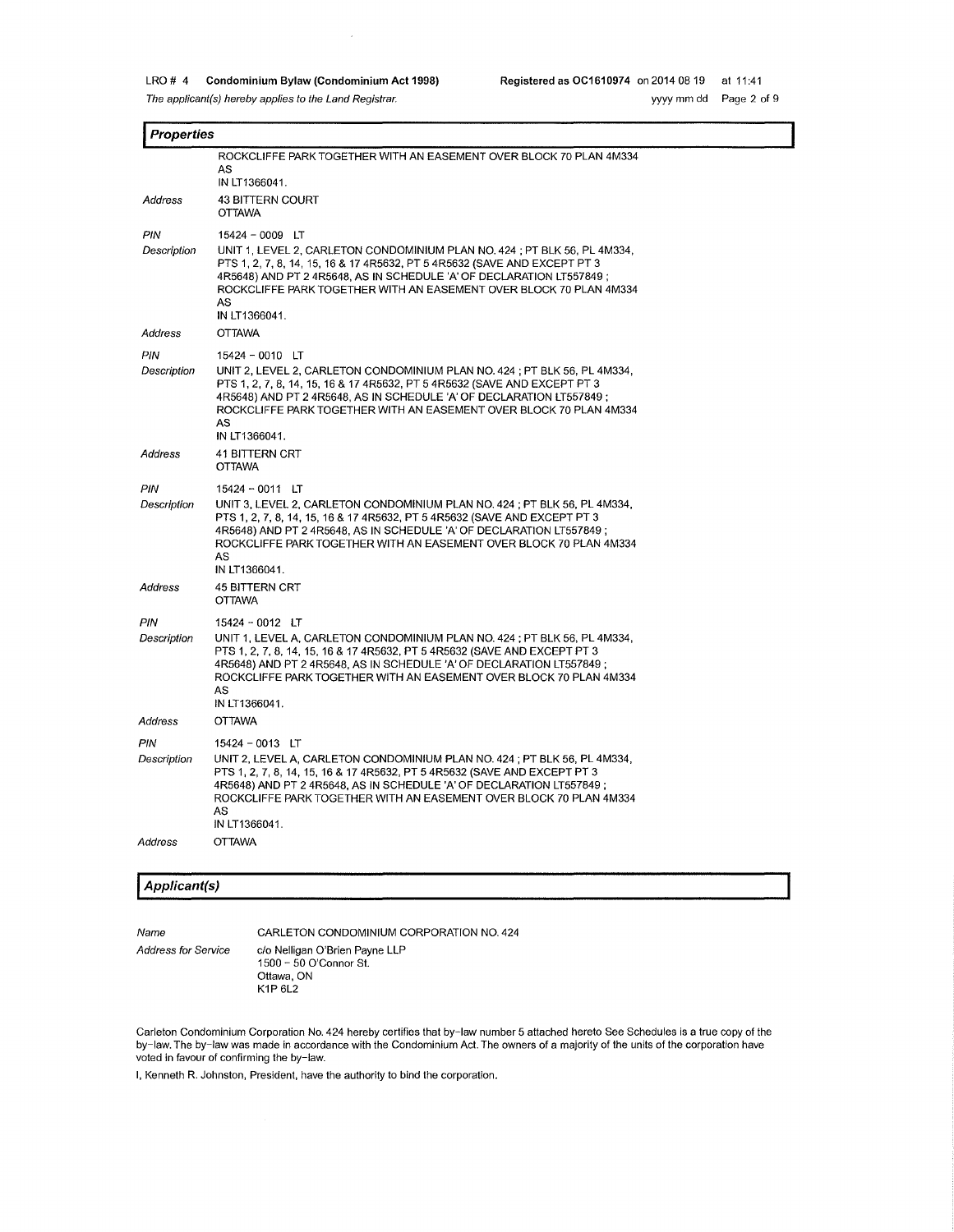The applicant(s) hereby applies to the Land Registrar.

| <b>Signed By</b>                  |                                                                                       |                            |        |            |
|-----------------------------------|---------------------------------------------------------------------------------------|----------------------------|--------|------------|
| Jennifer Lynne Gagne              | 1500-50 O'Connor<br>Ottawa<br>K1P 6L2                                                 | acting for<br>Applicant(s) | Signed | 2014 08 19 |
| Tel<br>613-238-8080               |                                                                                       |                            |        |            |
| 613-238-2098<br>Fax               |                                                                                       |                            |        |            |
|                                   | I have the authority to sign and register the document on behalf of the Applicant(s). |                            |        |            |
| <b>Submitted By</b>               |                                                                                       |                            |        |            |
| NELLIGAN O'BRIEN PAYNE LLP        | 1500~50 O'Connor<br>Ottawa<br>K1P 6L2                                                 |                            |        | 2014 08 19 |
| Tel<br>613-238-8080               |                                                                                       |                            |        |            |
| Fax<br>613-238-2098               |                                                                                       |                            |        |            |
| Fees/Taxes/Payment                |                                                                                       |                            |        |            |
| <b>Statutory Registration Fee</b> | \$60.00                                                                               |                            |        |            |
| <b>Total Paid</b>                 | \$60.00                                                                               |                            |        |            |
| <b>File Number</b>                |                                                                                       |                            |        |            |

Applicant Client File Number:

 $\mathcal{A}^{\mathcal{A}}$ 

29306-1

 $\mathcal{L}$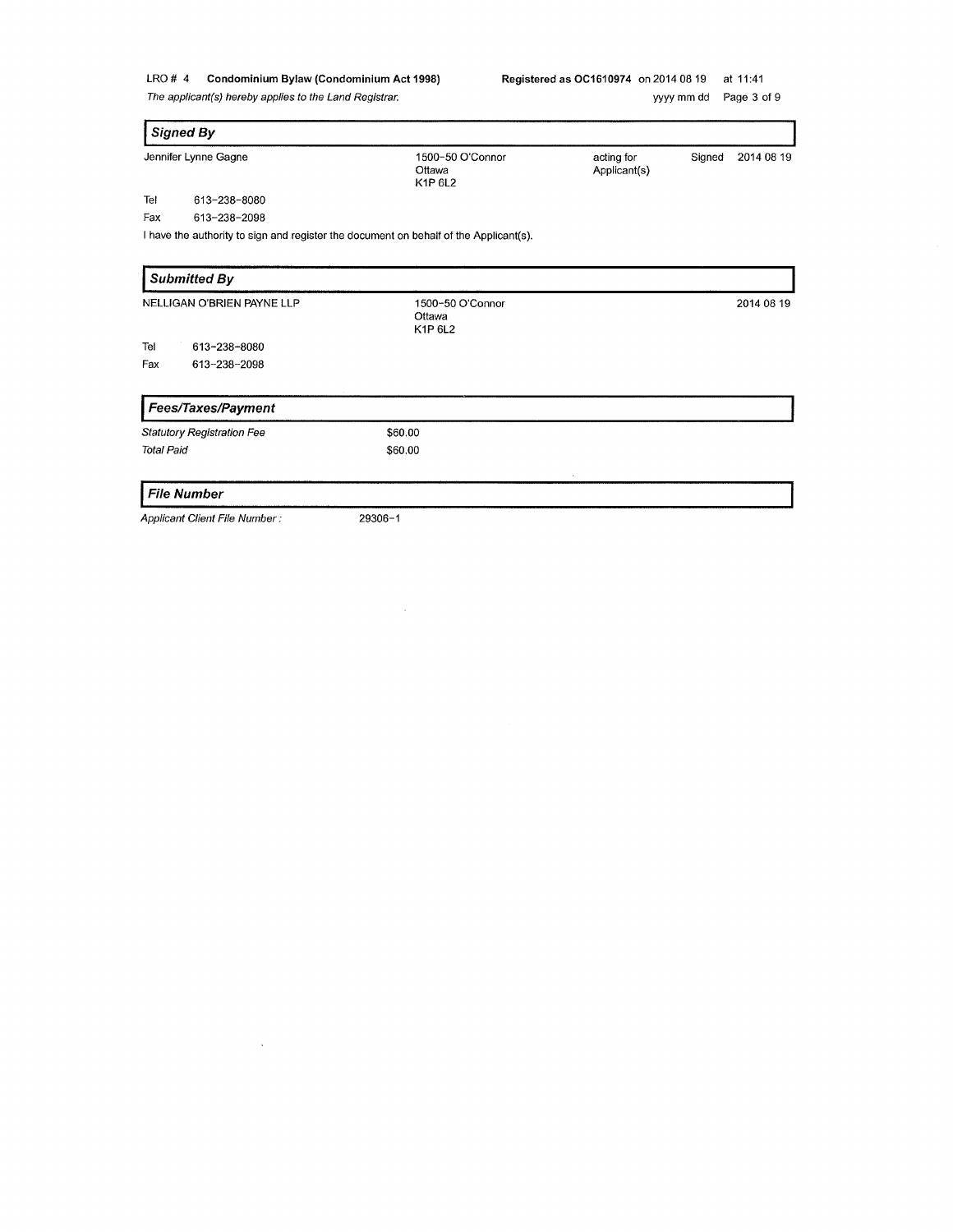# Schedule "A"

# **CARLETON CONDOMINIUM CORPORATION NO. 424**

#### **BY-LAWNO.** 5

# BE IT ENACTED as By-Law No. 5 of CARLETON CONDOMINIUM CORPORATION NO. 424 (hereinafter referred to as the "Corporation") as follows:

#### WHEREAS:

- 1. The Corporation wishes to grant an easement to the natural gas distributor in order to allow for installation of the required natural gas lines and distribution of natural gas throughout the property;
- 2. The aforesaid easement must be authorized by by-law pursuant to Section 21 of the Act;
- 3. The By-law can also fulfill the requirements of Sections 97 and 98 of the Act respecting approval of all common element modifications related to the distribution of natural gas on the property.

### **ARTICLE** I **DEFINITIONS**

All words used herein which are defined in the *Condominium Act,* 1998 (as amended from time to time), or the Regulations thereunder or any successor thereto, ("the Act") shall have ascribed to them the meanings set out in the Act.

# **ARTICLE** II **AUTHORITY FOR NATURAL GAS EASEMENT AND RELATED WORK**

- 1. In accordance with Section 21 of the Act, the Corporation is authorized to enter into an easement, on terms satisfactory to the Board, with the natural gas distributor, in order to allow for installation of the required natural gas lines and the distribution of natural gas throughout the property. AH related modifications to the common clements are also hereby approved.
- 2. Owners are hereby authorized to arrange for all required modifications to the common elements for the purpose of connecting natural gas to the ovvner' s unit for the following purposes:
	- A. Forced air natural gas fumace;
	- B. Natural gas water heater;
	- C. Natural gas fireplace;
	- D. Natural gas cooking stove and/or oven.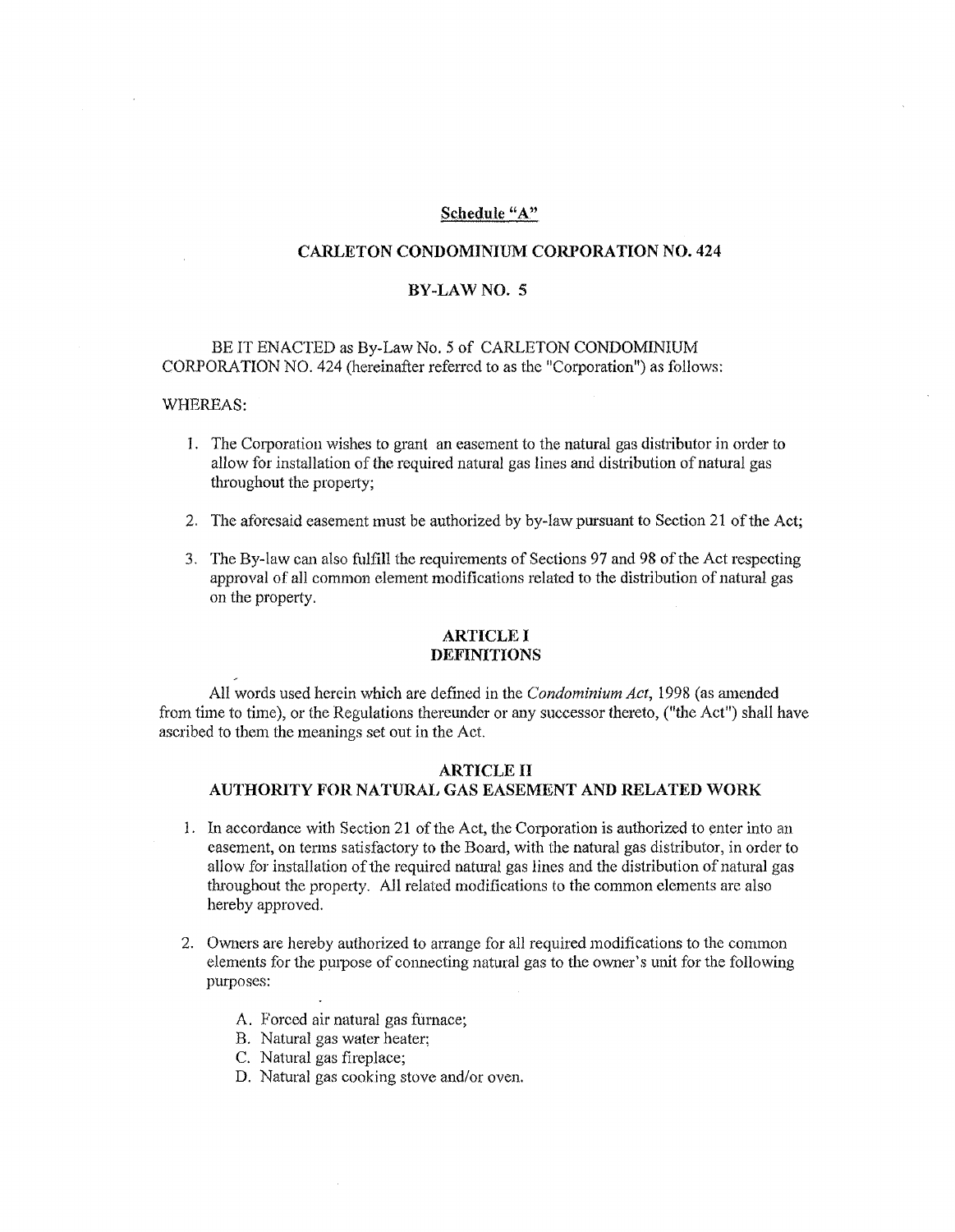This authorization is subject to the terms and conditions set forth in Article III of this bylaw.

## **ARTICLE III TERMS AND CONDITIONS**

The within approval of the modifications described in Article II (2) (herein called the "modification(s)") is subject to the following terms and conditions and any unit owner carrying out any such modification(s) agrees with the Corporation and all other unit owners, on his/her own behalf and on behalf of his/her successors and assigns, to be bound by and to comply with all such terms and conditions, namely:

- 1. No modification shall be made or kept except with the prior written approval of the Corporation, such approval not to be unreasonably withheld. The modification shall comply with all plans, drawings, specifications, colours and/or other requirements as may be approved in writing by the Board or as may be set forth in the By-laws, Rules or Policies of the Corporation. Furthermore, prior to proceeding with the modification, the owner shall obtain and provide to the Corporation such permits and professional certificates as may be requested in writing by the Board.
- 2. All modifications shall comply with all municipal, provincial and federal legislation, including all municipal By-Laws and building regulations. The owner shall investigate and determine all occupational health and safety requirements that apply to any work related to the modification (including work related to installation, repair or maintenance of the modification) and shall ensure that all of those requirements are met.
- 3. The modification shall be maintained and repaired in a good and safe condition by the owner at the owner's sole expense. The Corporation shall not be responsible to maintain or repair the modification, nor shall the Corporation be responsible to obtain any insurance with respect to the modification. The modification shall be at the sole risk and expense of the owner and the modification shall be owned by the owner.
- 4. In the event that the owner fails to maintain or repair the modification as required herein, the Corporation may, at its option and after notifying the owner and affording the owner a reasonable opportunity to effect such maintenance or repair, carry out such maintenance or repair and all costs and expenses incurred by the Corporation in arranging and carrying out the maintenance or repair shall be payable to the Corporation by the owner and shall be collectible in accordance with Atticle III(7) hereof.
- 5. The owner shall obtain insurance against any and all risks of damage or harm to persons or property or any other liability which may arise in connection with the modification. The owner shall provide to the Corporation proof satisfactory to the Corporation that such insurance is in place within a reasonable period of time following any request by the Corporation for such proof.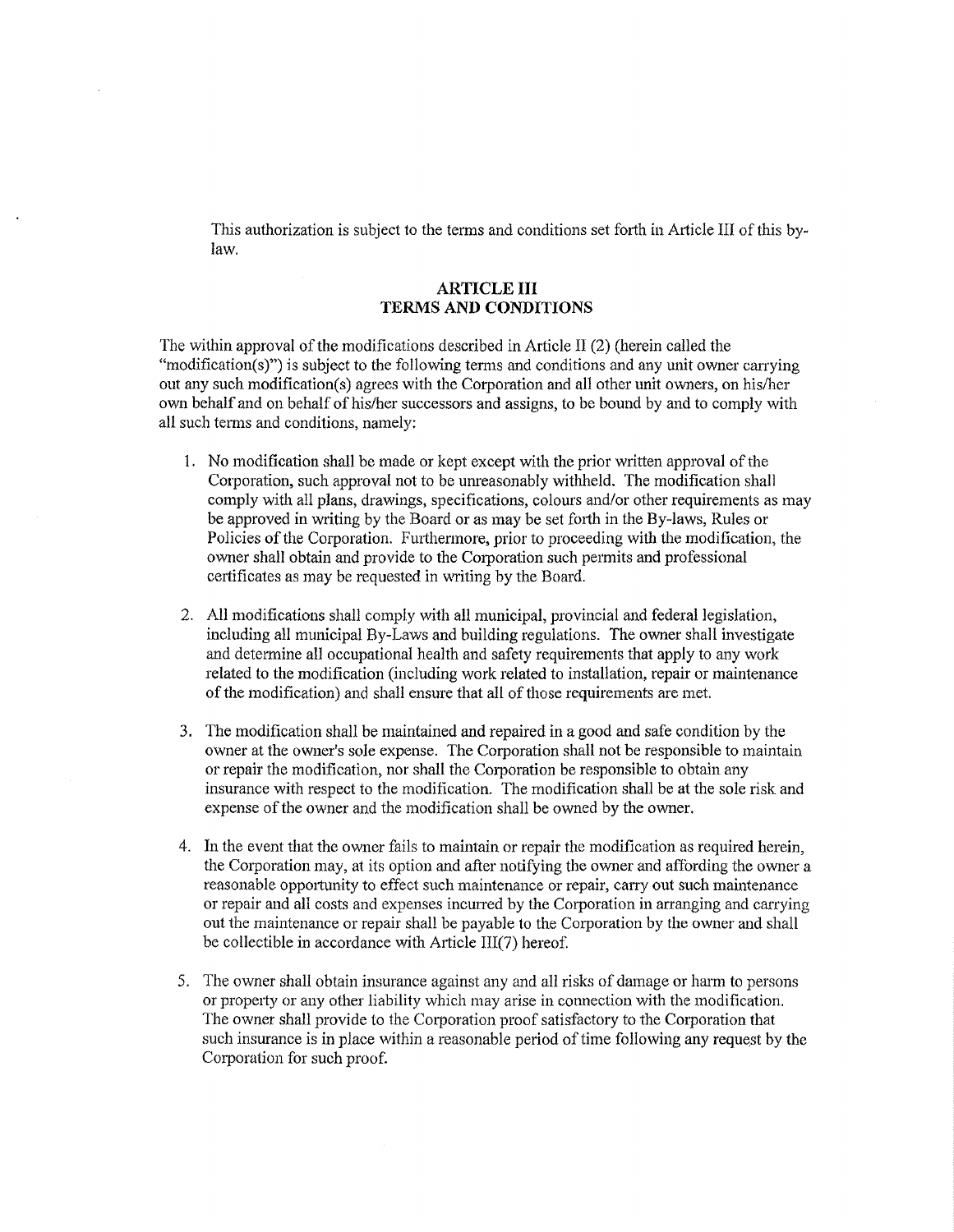- 6. The owner shall fully and completely indemnify and save harmless the Corporation from and against any and all loss, costs, expenses, claims or damages, of whatever kind and however arising, as a result of a breach of any of these terms and conditions, or otherwise relating to the modification, including any claims against the Corporation for damages resulting from, caused by, or associated with the modification. Without limiting the generality of the foregoing, the owner shall be responsible for all costs and expenses incurred in order to remove the modification to afford the Corporation access to any portion of the property (for the purposes of carrying out repair or maintenance, or for any other reason) as well as reinstatement of the modification (if desired), and the Corporation shall have no obligation for any damage which may be caused to the modification as a result of any such required access.
- 7. Any amounts owing to the Corporation by the owner as a result of these terms and conditions shall be added to the owner's common expenses and shall be collectible against the owner, together with all reasonable costs, charges and expenses incurred by the Corporation in connection with the collection or attempted collections of the amount, in the same manner as common expenses, including by way of Condominium lien in accordance with the Act.
- 8. In addition to any other rights and remedies available to the Corporation hereunder or otherwise, in the event that the owner contravenes any of the within terms and conditions, the Corporation shall be entitled, upon ten days written notice to the owner, to remove the modification and to restore the common elements to their previous condition. All costs and expenses associated with such removal and restoration shall be the responsibility of the owner and shall be payable by the owner to the Corporation, and collectible in accordance with Article III (7) hereof.
- 9. The modification shall be carried out at the sole risk and expense of the owner.
- 10. Any notice required hereunder may be delivered as set out in the by-laws of the Corporation.
- l l. All of these terms and conditions shall be binding upon the successors, assigns and transferees of the owner.

## **ARTICLE IV ACKNOWLEDGEMENT**

Any owner wishing to carry out a Modification shall sign an Acknowledgement in the form attached as Schedule "I". The Acknowledgement shall be held by the Corporation in the owner's unit file and the Corporation shall attach a copy of the Acknowledgement to any status certificate issued regarding the unit.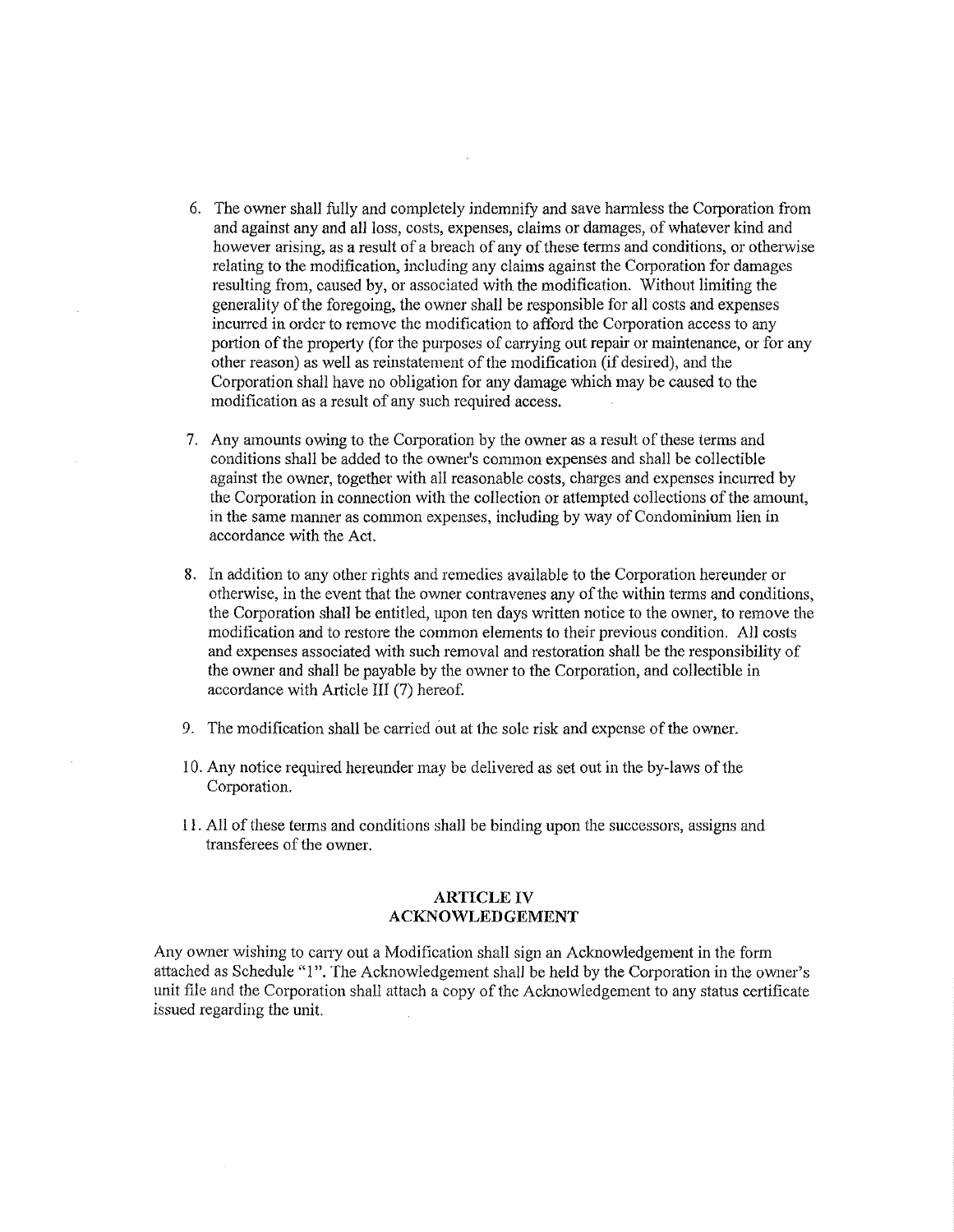## **ARTICLE V MISCELLANEOUS**

- 1. Invalidity: The invalidity of any part of this by-law shall not impair or affect in any manner the validity and enforceability or effect of the balance thereof.
- 2. Waiver: No restriction, condition, obligation or provision contained in this by-law shall be deemed to have been abrogated or waived by reason of any failure to enforce the same irrespective of the number of violations or breaches thereof which may occur.
- 3. Headings: The headings in the body of this by-law form no part thereof but shall be deemed to be inserted for convenience of reference only.
- 4. Alterations: This by-law or any part thereof may be varied, altered or repealed by a bylaw passed in accordance with the provisions of the Act, and the Declaration.

The foregoing by-law is hereby passed by the Directors and confinned by the owners pursuant to the *Condominium Act* of Ontario.

DATED this  $\int_0^{57}$  day of  $\int 14.7$ , 2014. /' CARLETON CONDOMITIUM CORPORATION NO. 424  $7242$ 

Per: Name: KEN0ETH R JOHUS TON Office: *folk 5t Dev* f<br>I have authority to bind the Corporation.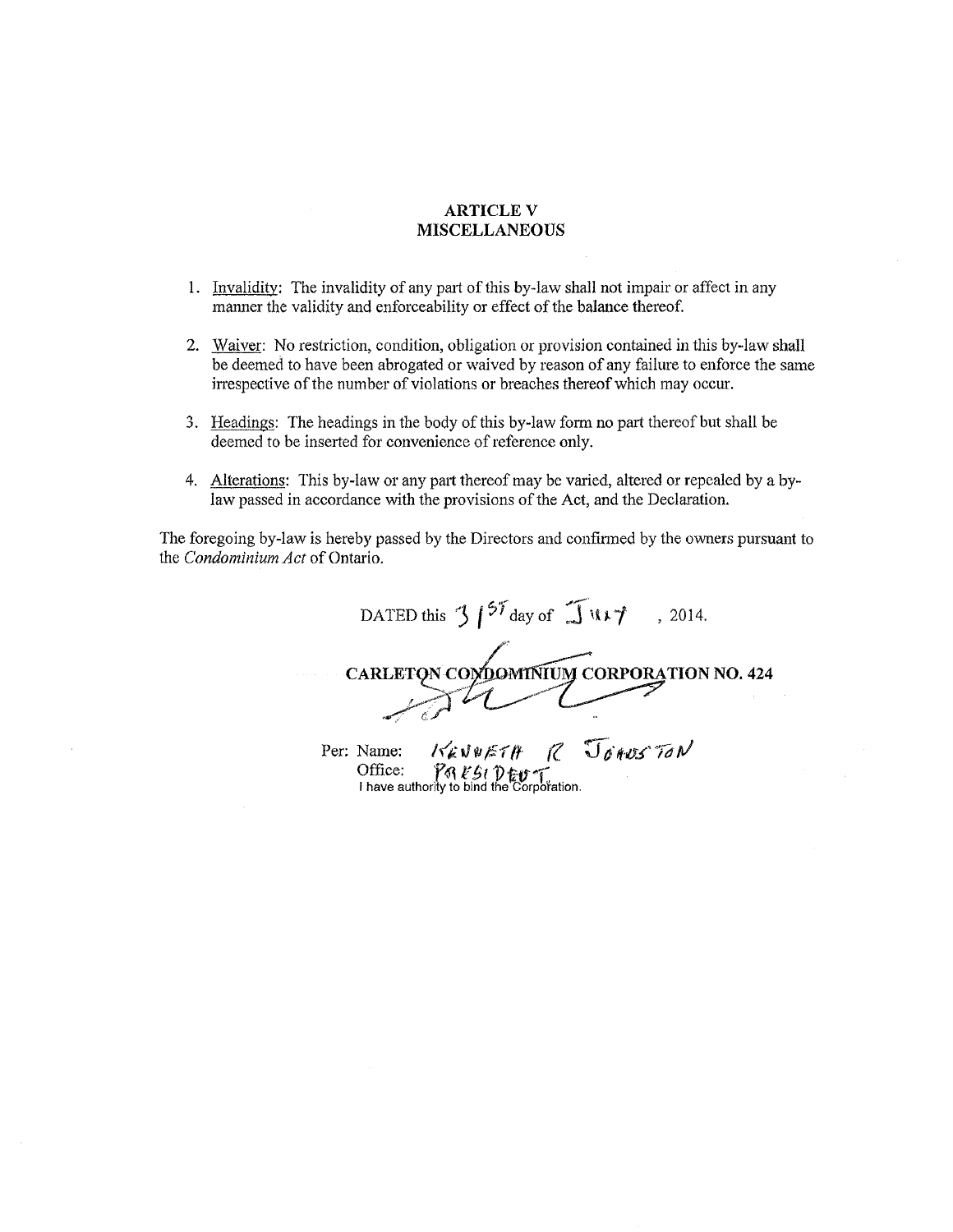## **SCHEDULE "1"**

#### **Acknowledgement Respecting Modification to Common Elements**

TO:

### **CARLETON CONDOMINIUM CORPORATION NO. 424**

("the Corporation")

### PROM:

(plense print name(s))

("the Owner")

#### WHEREAS:

1. The Owner is the registered owner of Unit , Level \_\_\_\_\_\_\_\_, Carleton Condominium Plan No. 424.

Please choose one of the following [delete all that do not apply]:

The Owner is not a spouse.

The Owners are spouses of one another.

The Owner is a spouse. The person consenting below is the Owner's spouse.

The Owner wishes to carry out the following modification to the common elements:

(please print)

("the Modification")

The Modification is item number(s) \_\_\_\_\_\_ in Article II of By-Law No. 5 of the Corporation.

(If appropriate, add:) Additional detail respecting the modification is contained in the drawings and/or specifications attached as Appendix "1".